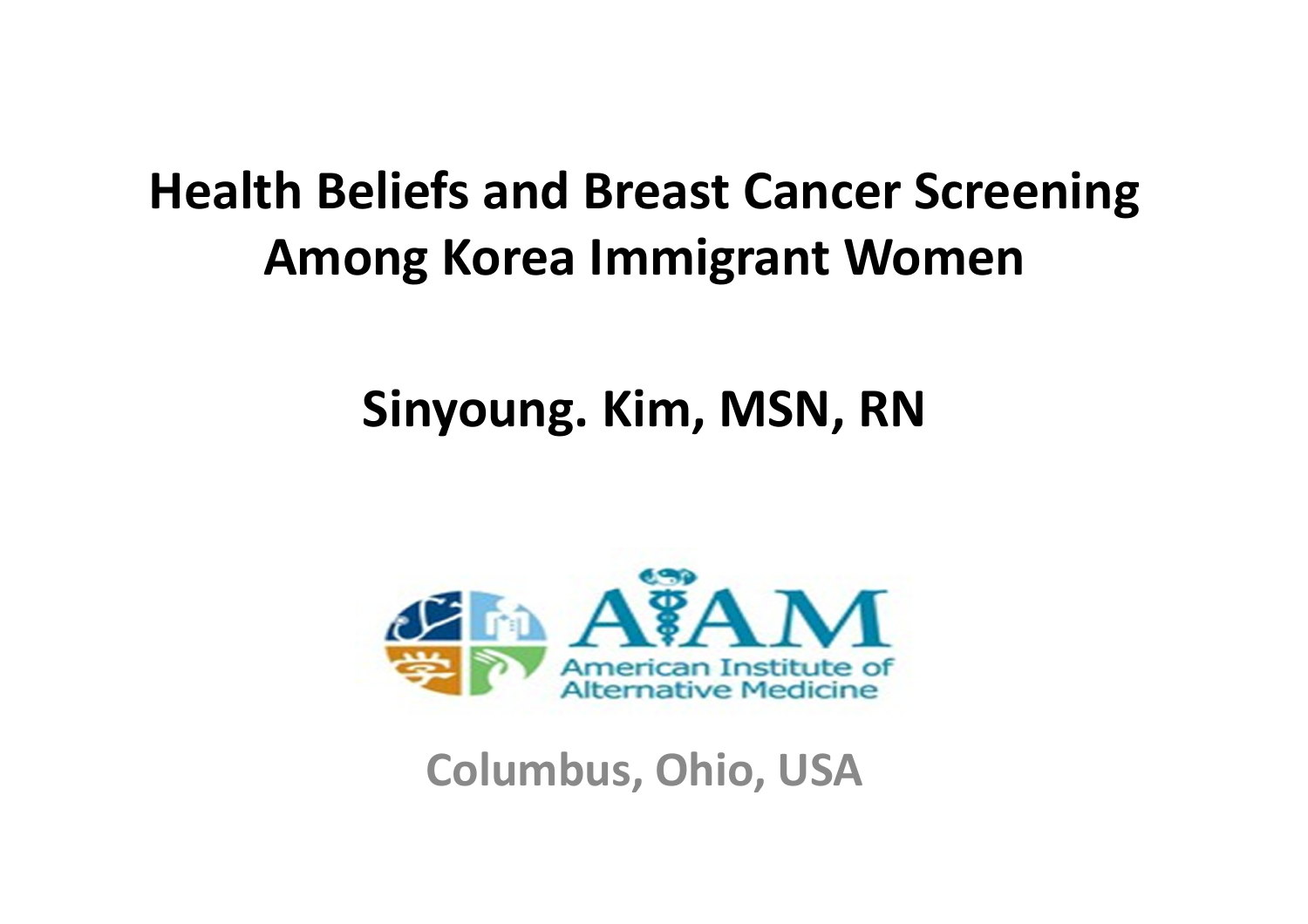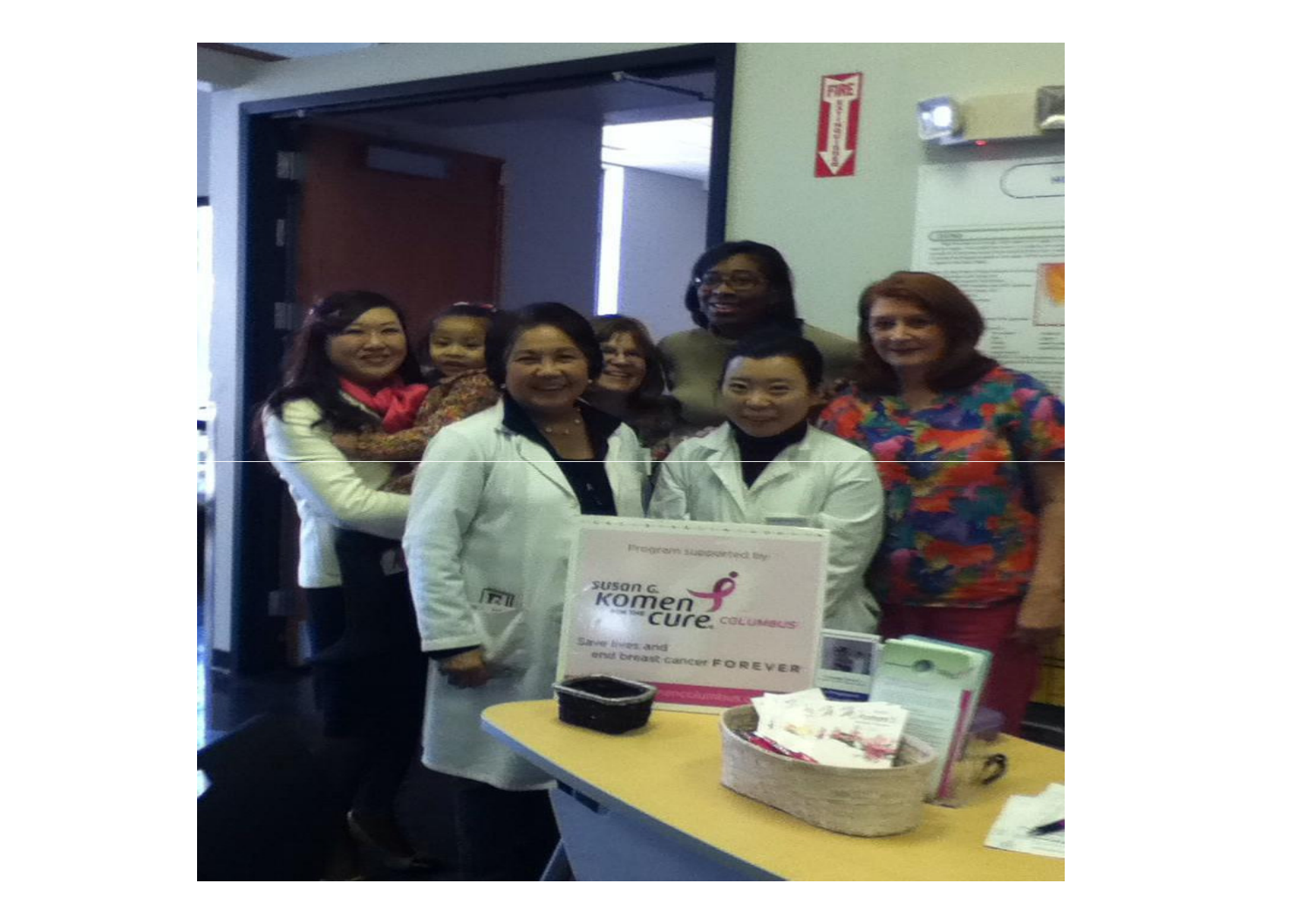## Purpose

• The aim of this pilot study is to identify the key health beliefs that influenced Korean women's decision to participate in breast cancer screening so that those findings can contribute to increased Korean Immigrant Women's (KIW) participation in breast health screening.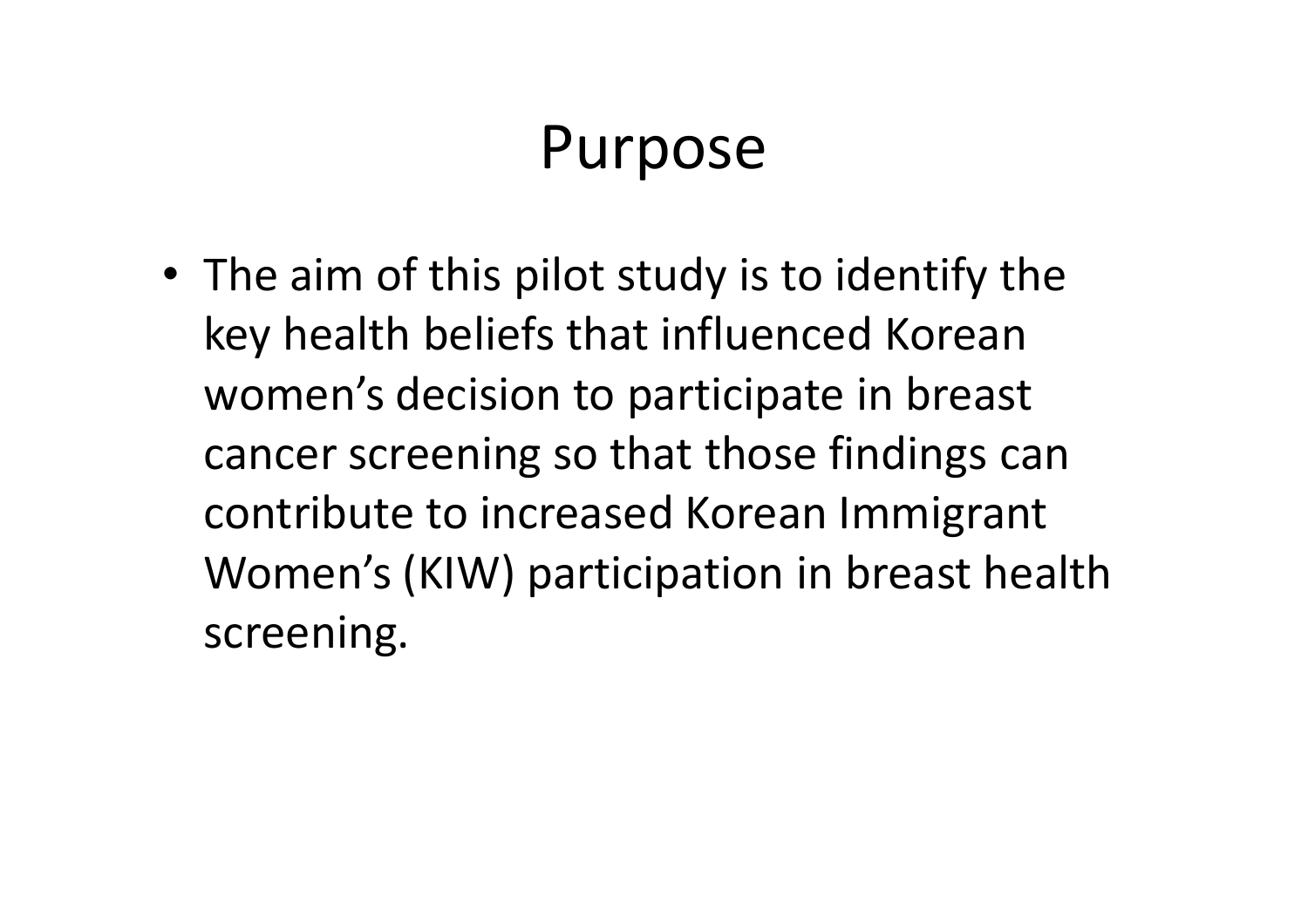## Background

#### Breast Cancer Rates by Race and Ethnicity (CDC, 2013)

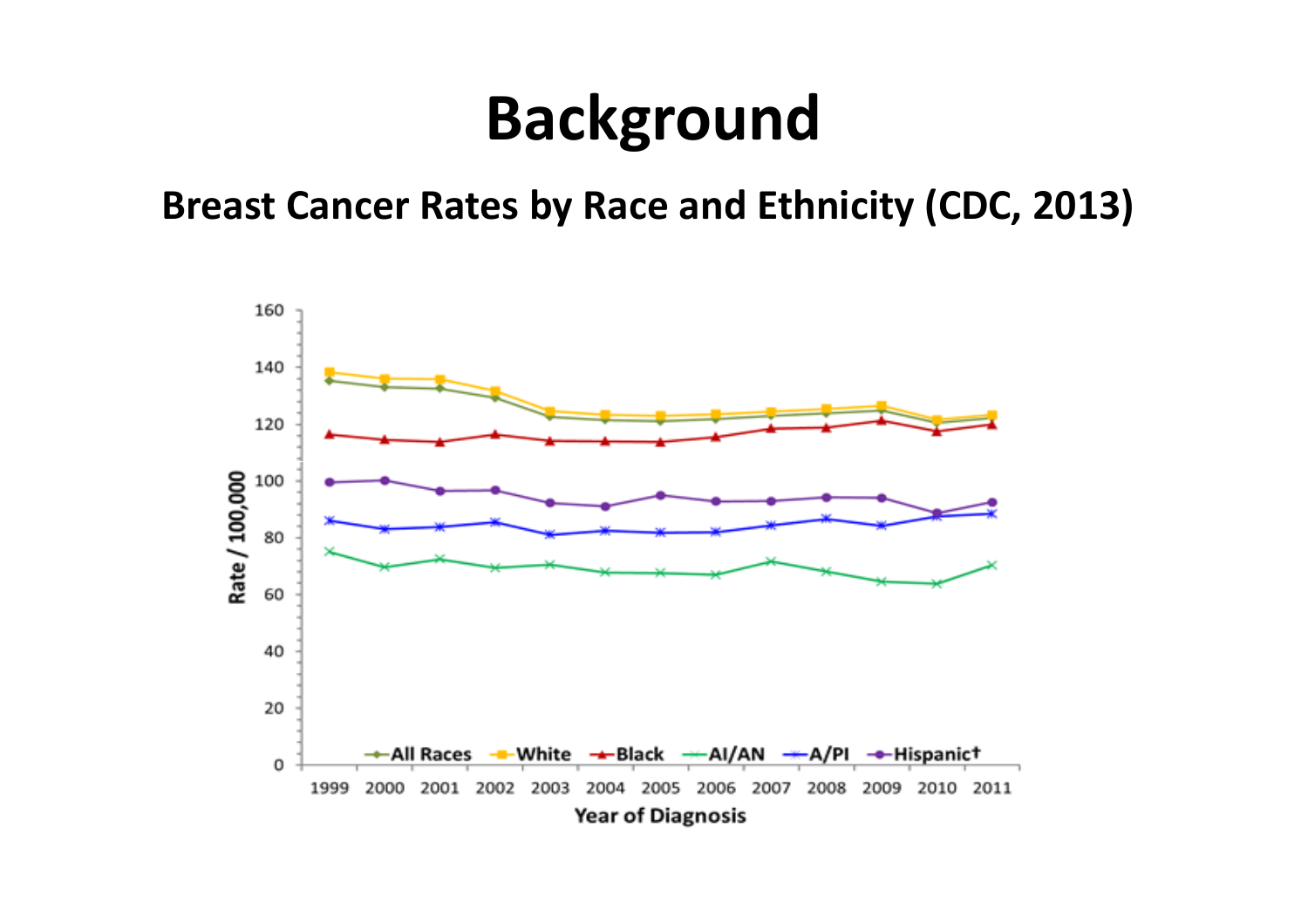

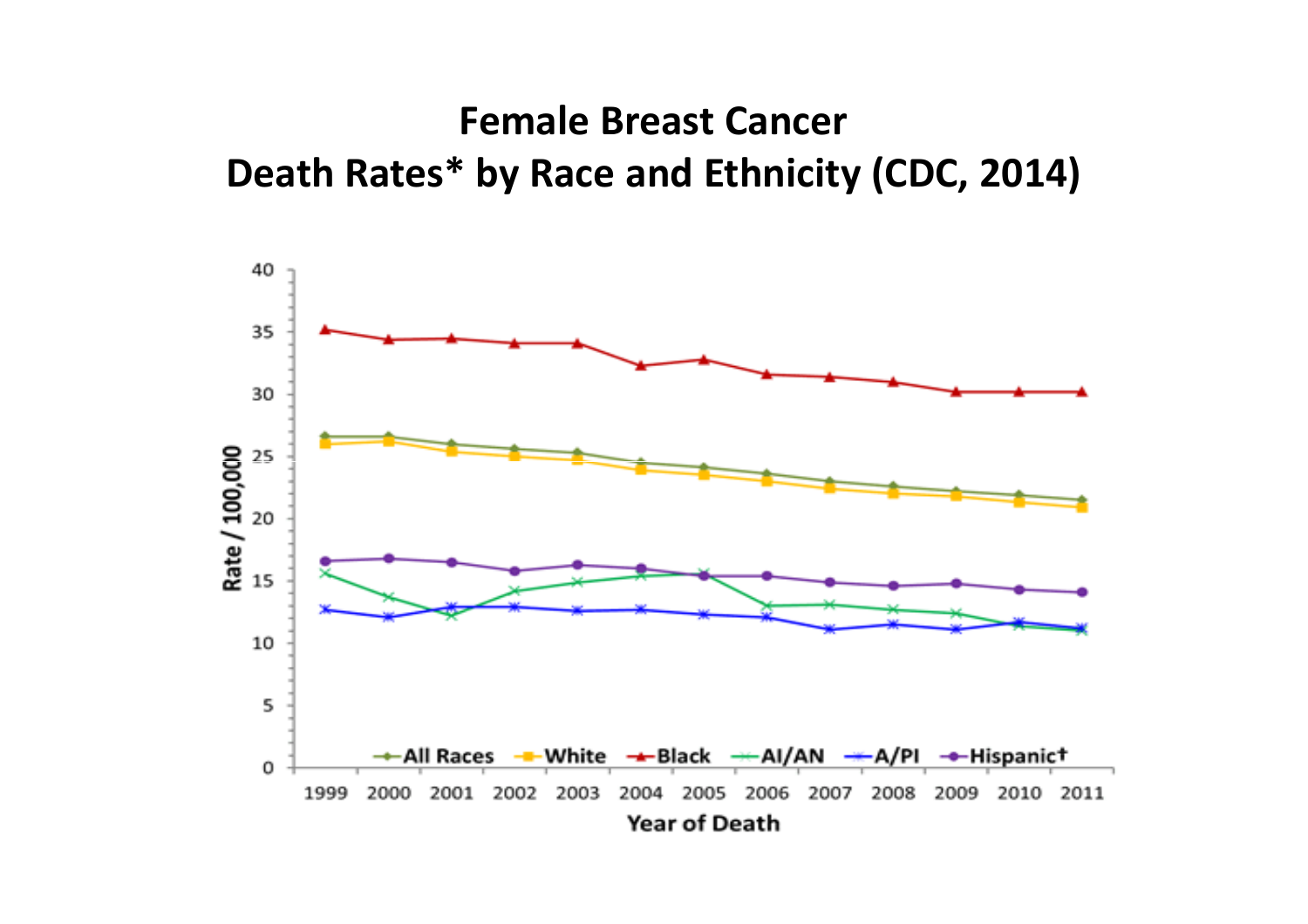### Mammography Percentages by Race and Ethnicity(CDC, 2010)



Women aged 50-74 years who reported having a mammogram within the past 2 years,

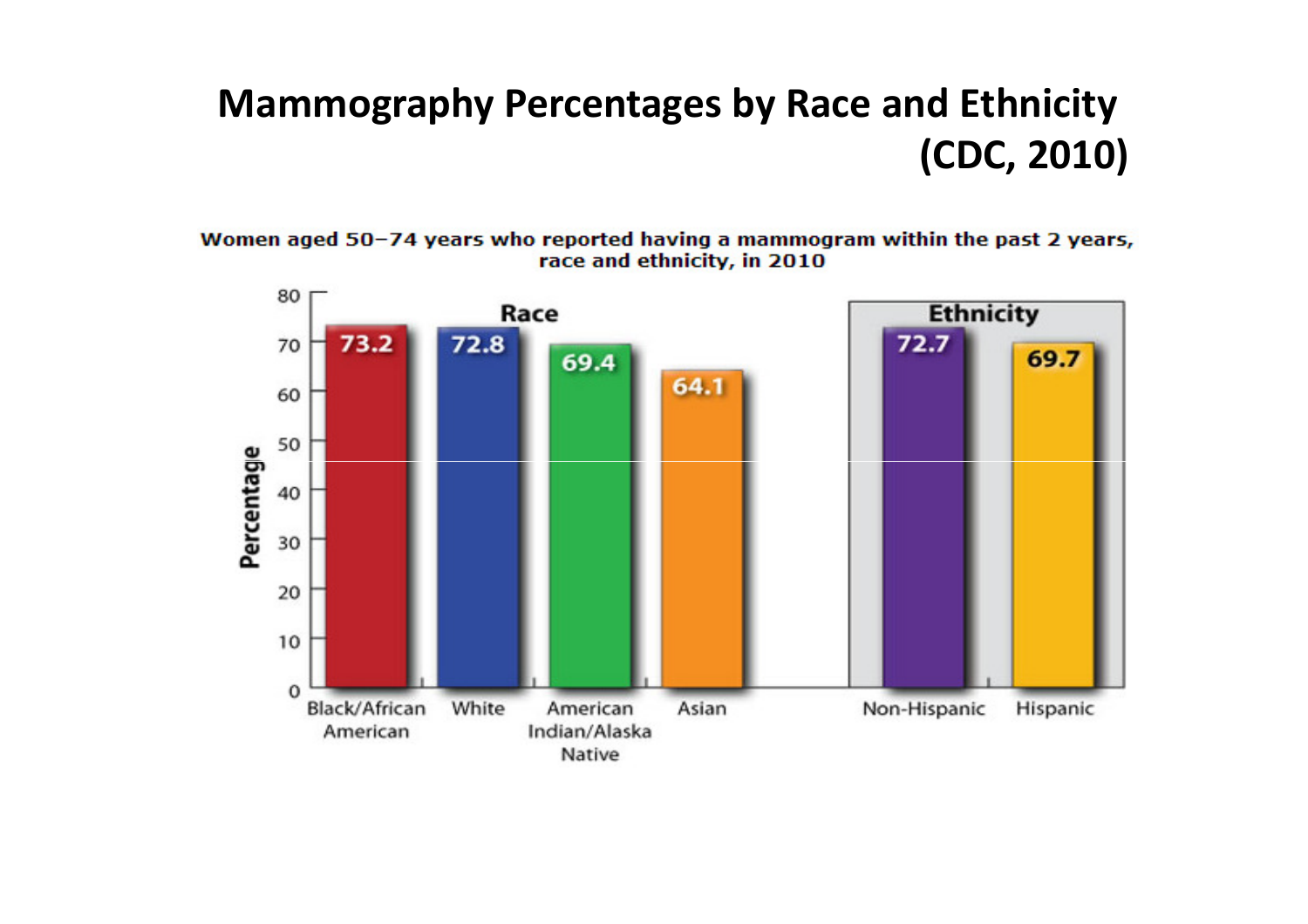- Korean immigrant women have lower morbidity and mortality rate from breast cancer than other ethnicities; however, their morbidity and mortality rate of breast cancer have increased each year, and their screening rate is lower than other ethnicities in the U.S.
- Healthy people 2020 goal of mammogram screening: 73.7% for aged women 50 to 74 years.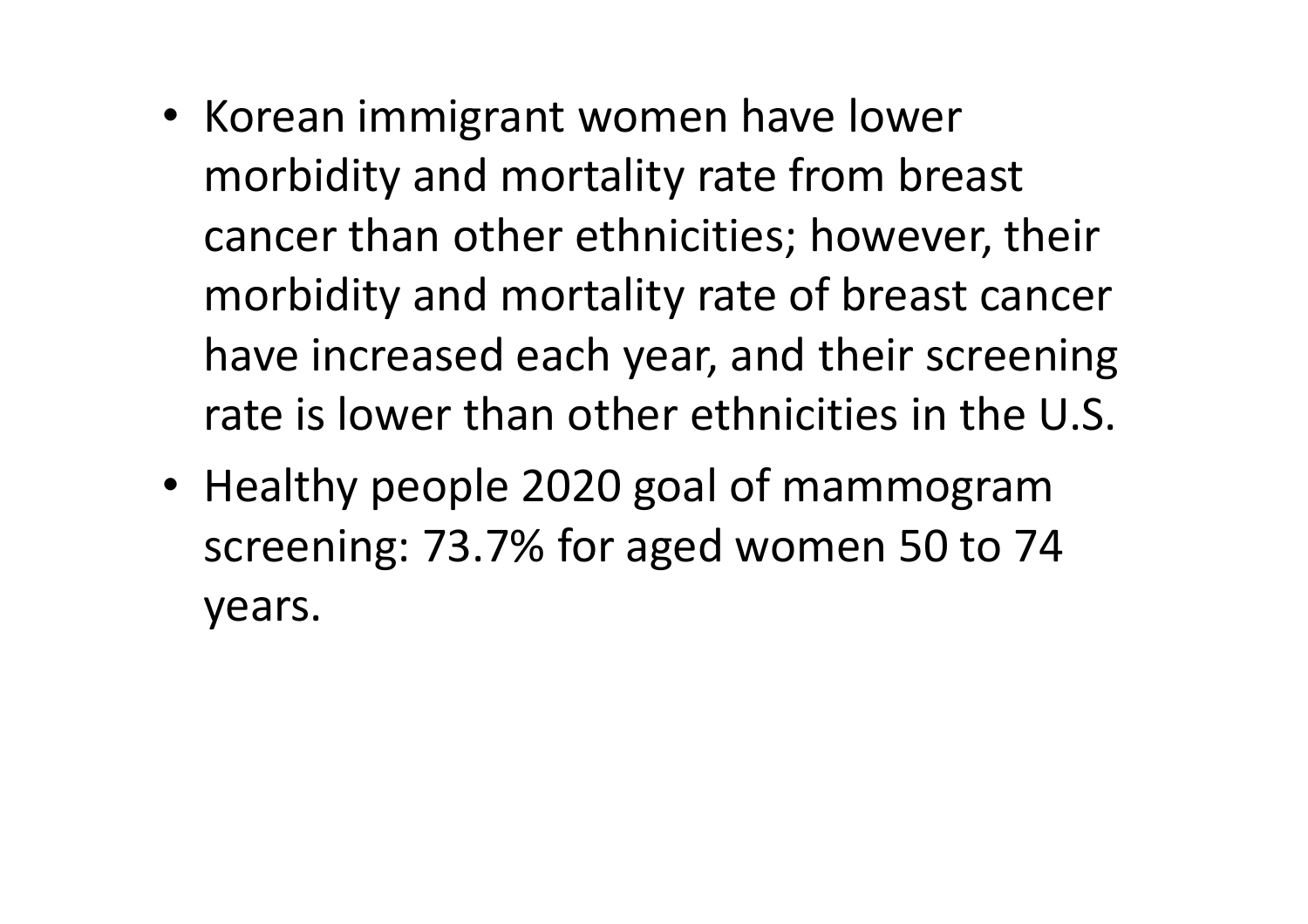## Literature Review

- Morbidity of breast cancer : Korean women in Korea verse Korean immigrant women in U.S.A
- KAIW breast cancer screening rate: within the previous year (22%)
- Mammogram screening rate within previous year among women 40 and older in U.S.; Non-Hispanic White (51%), African American (50.6%), Asian American (47.7%), American Indian and Alaska Native (51.6%) and Hispanic/Latina (46.5%).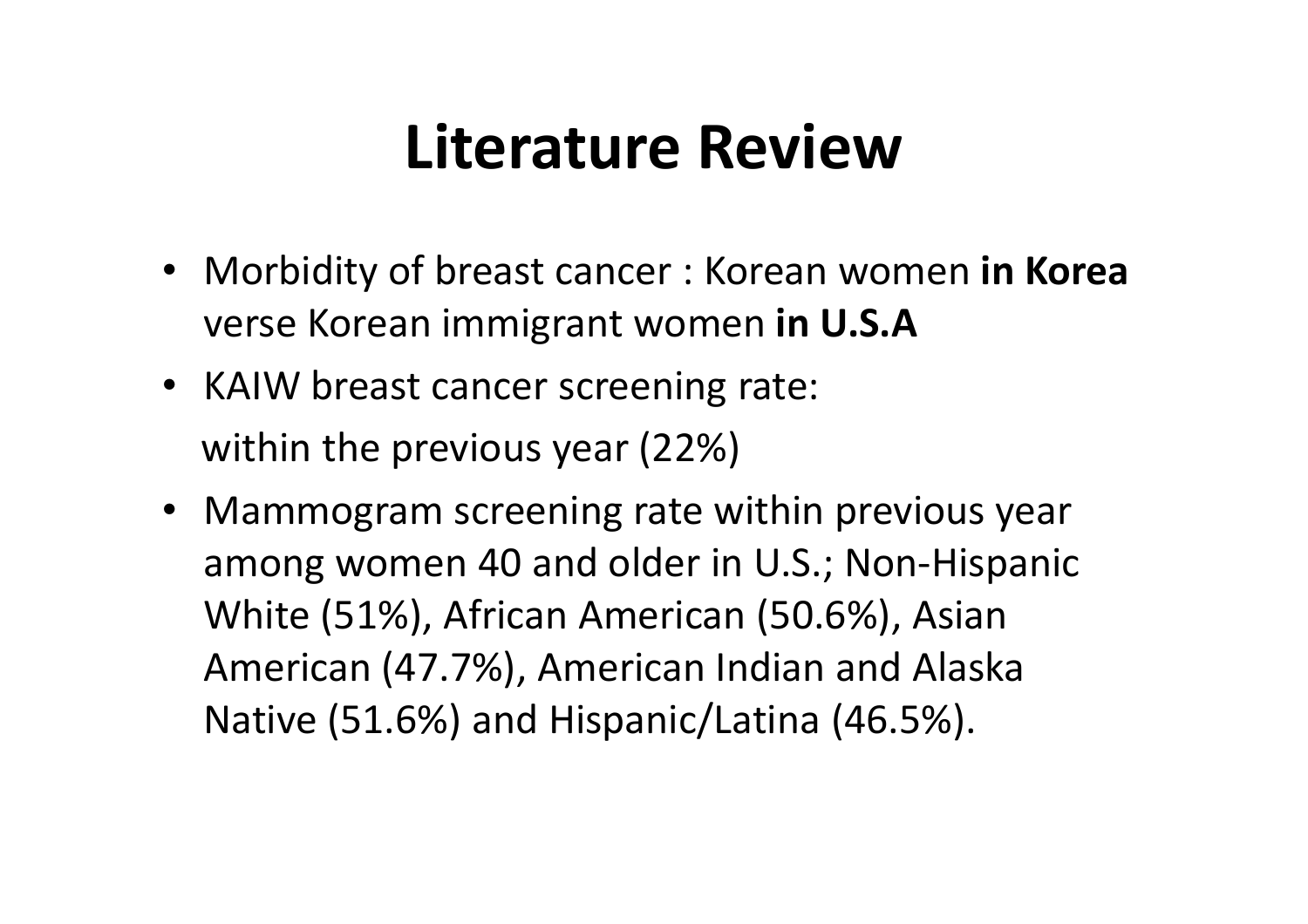# Korean Immigrant Women in U.S

- Living in different health system ex) national health insurance -> private health insurance
- Western style of livingex) dietary intake
- Health beliefs
- Cultural beliefs

ex) meaning of breasts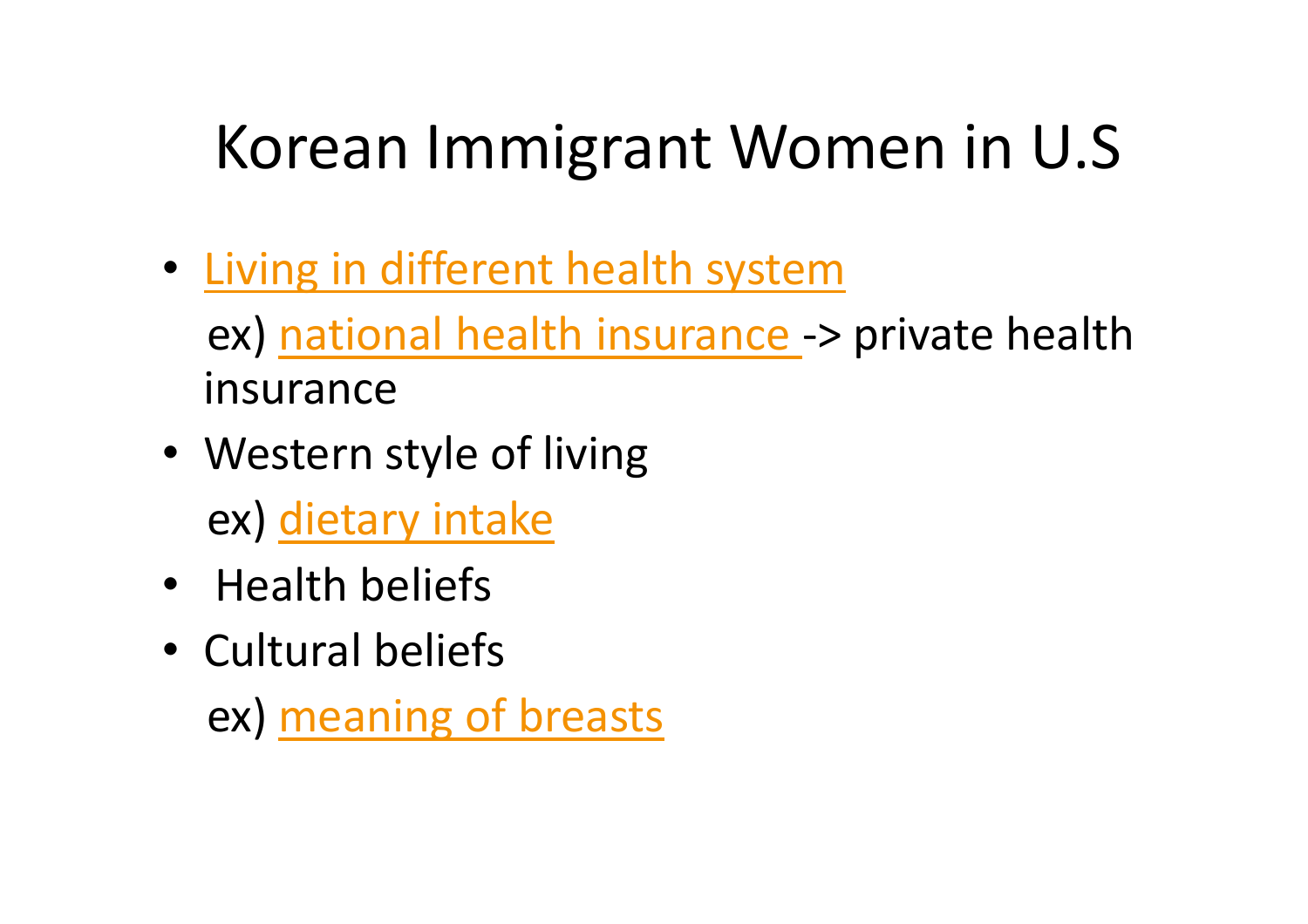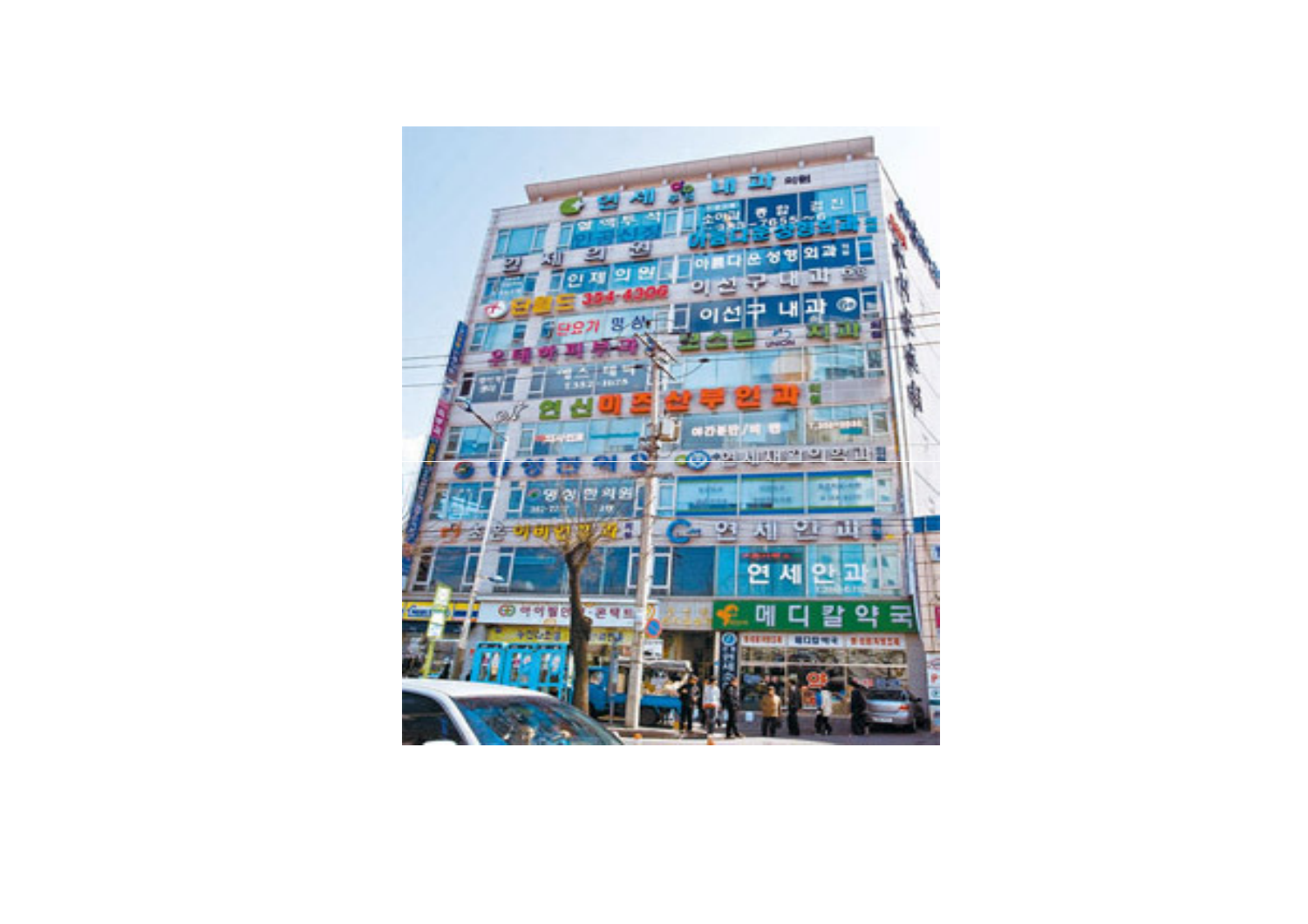

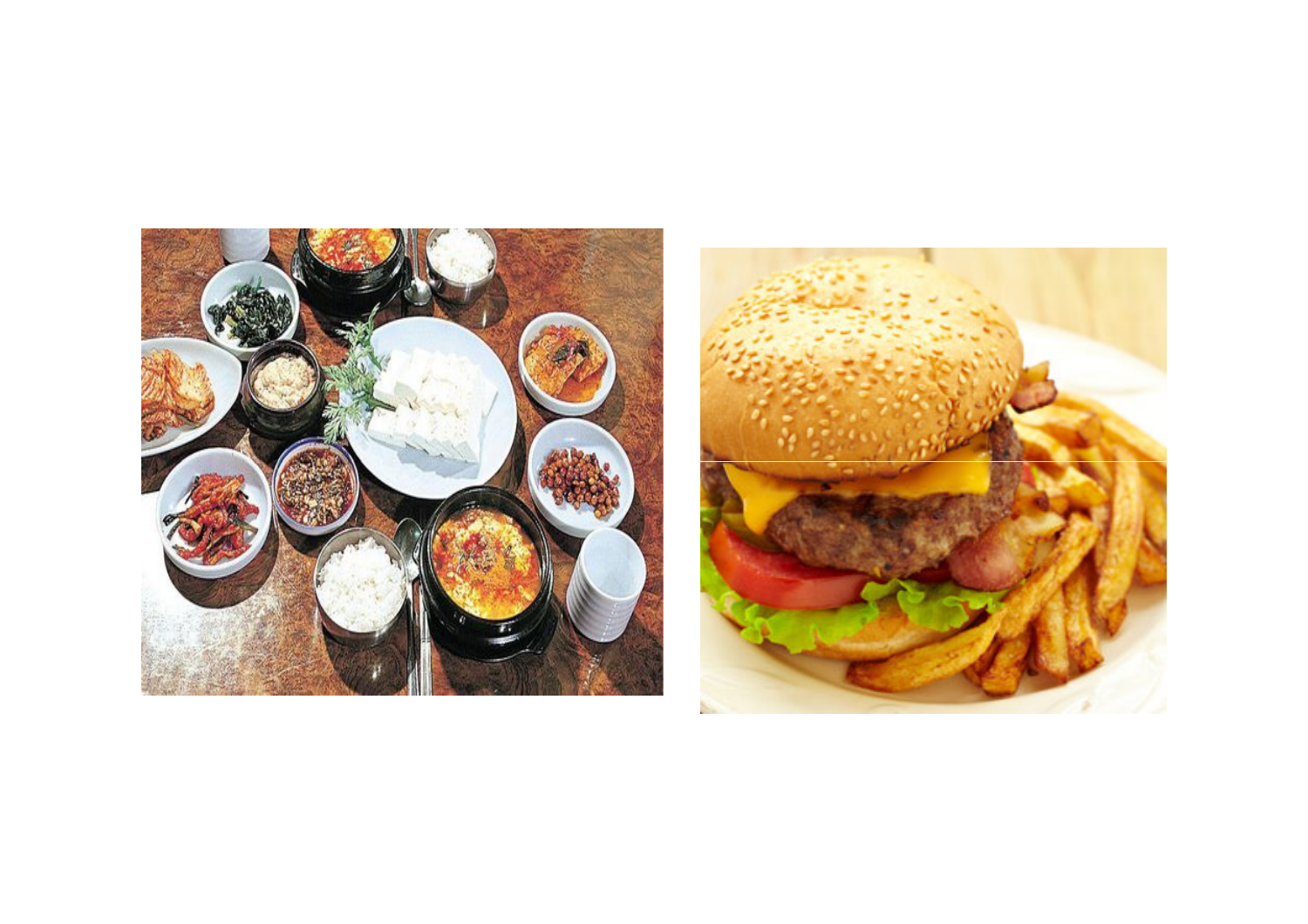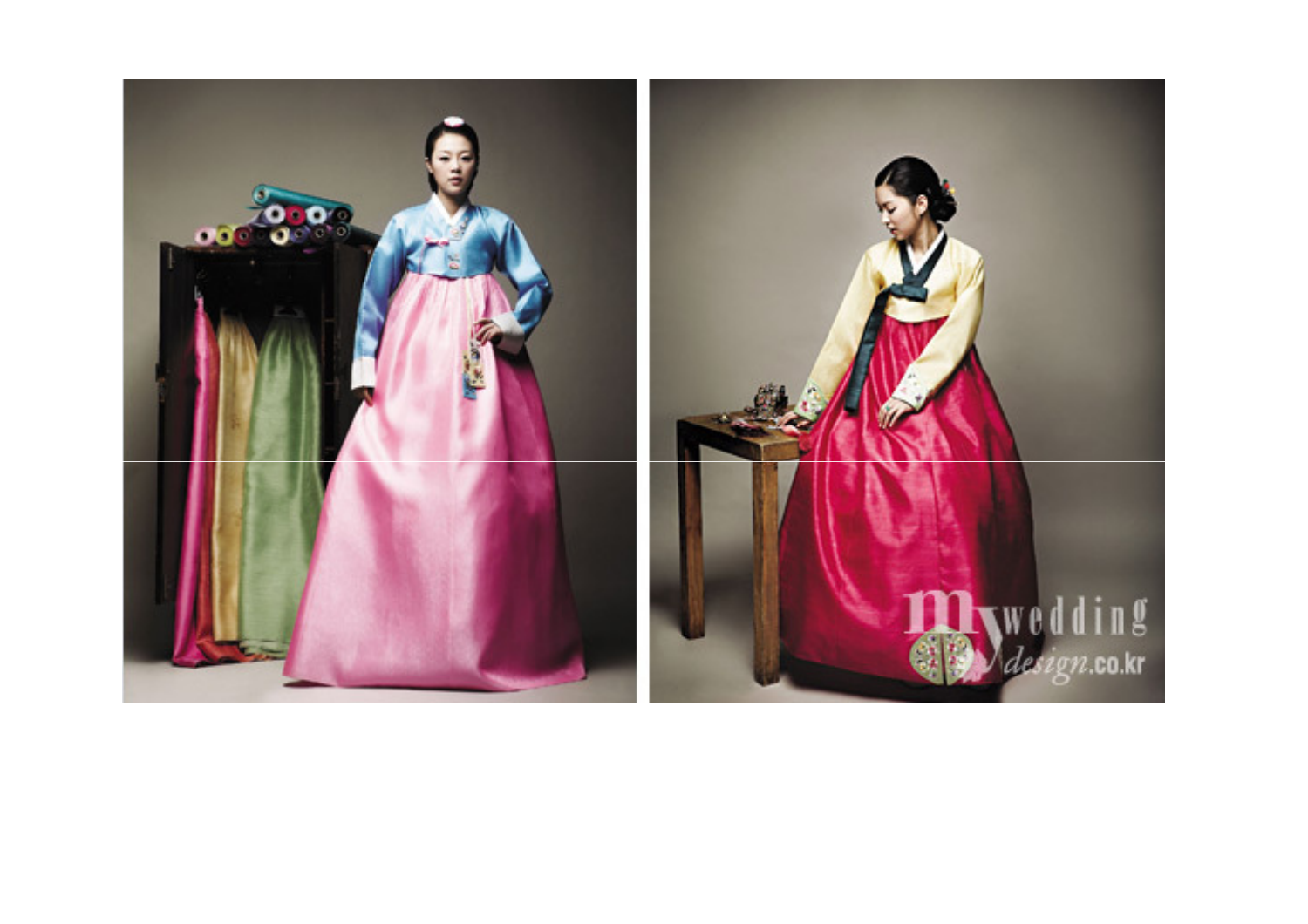# Theoretical Model

- The Health Belief Model (HBM) by Hochbaum, Leventhal, Kegeles, & Rosenstock , 1950s
	- -Perceived Susceptibility to disease
	- -Perceived Seriousness to disease
	- -Perceived Benefits of preventive action
	- -Perceived Barriers of preventive action
	- -Cue to action = Health motivation
	- -Fear
	- -Self-Efficacy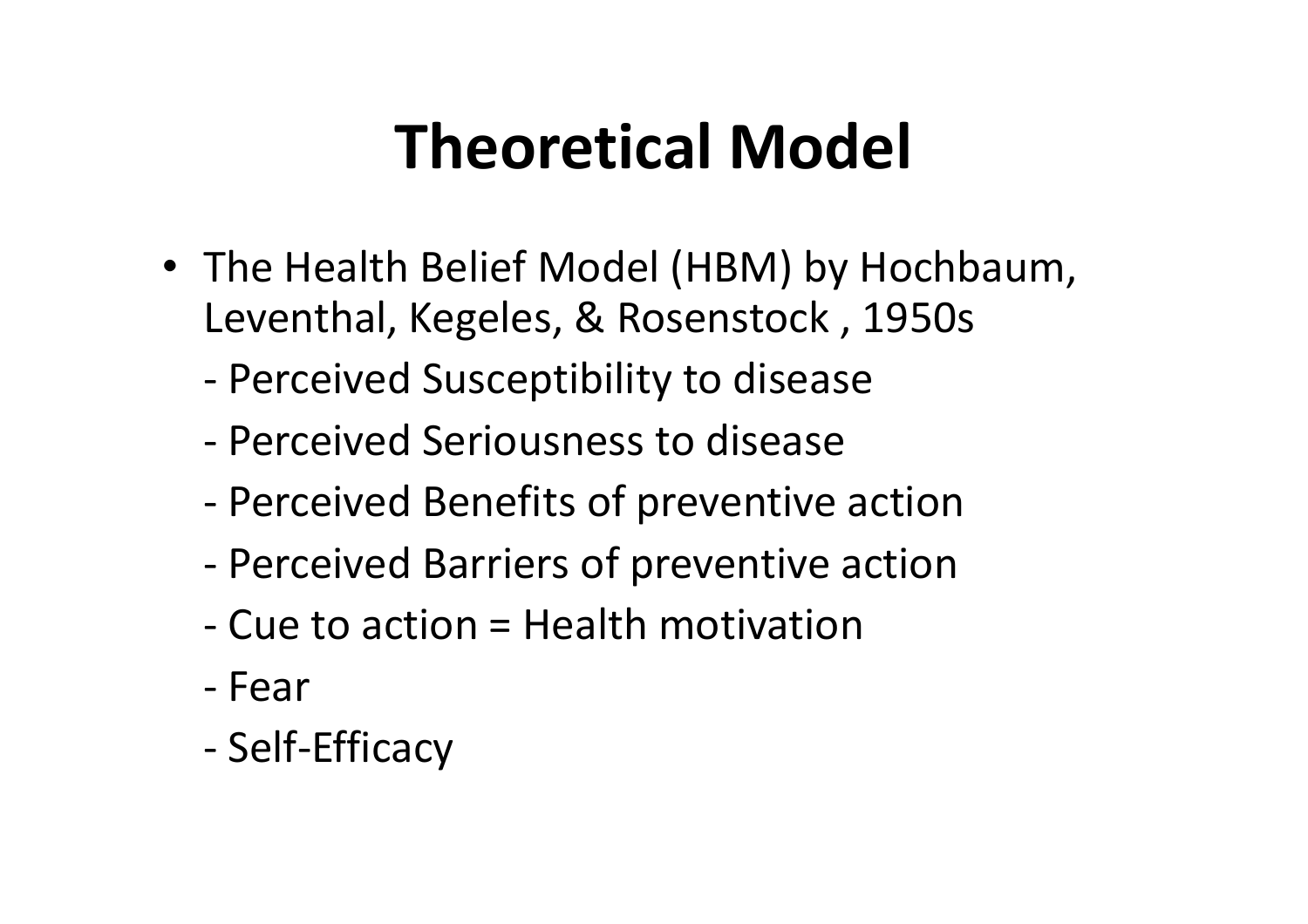

• <u>Back to slide</u>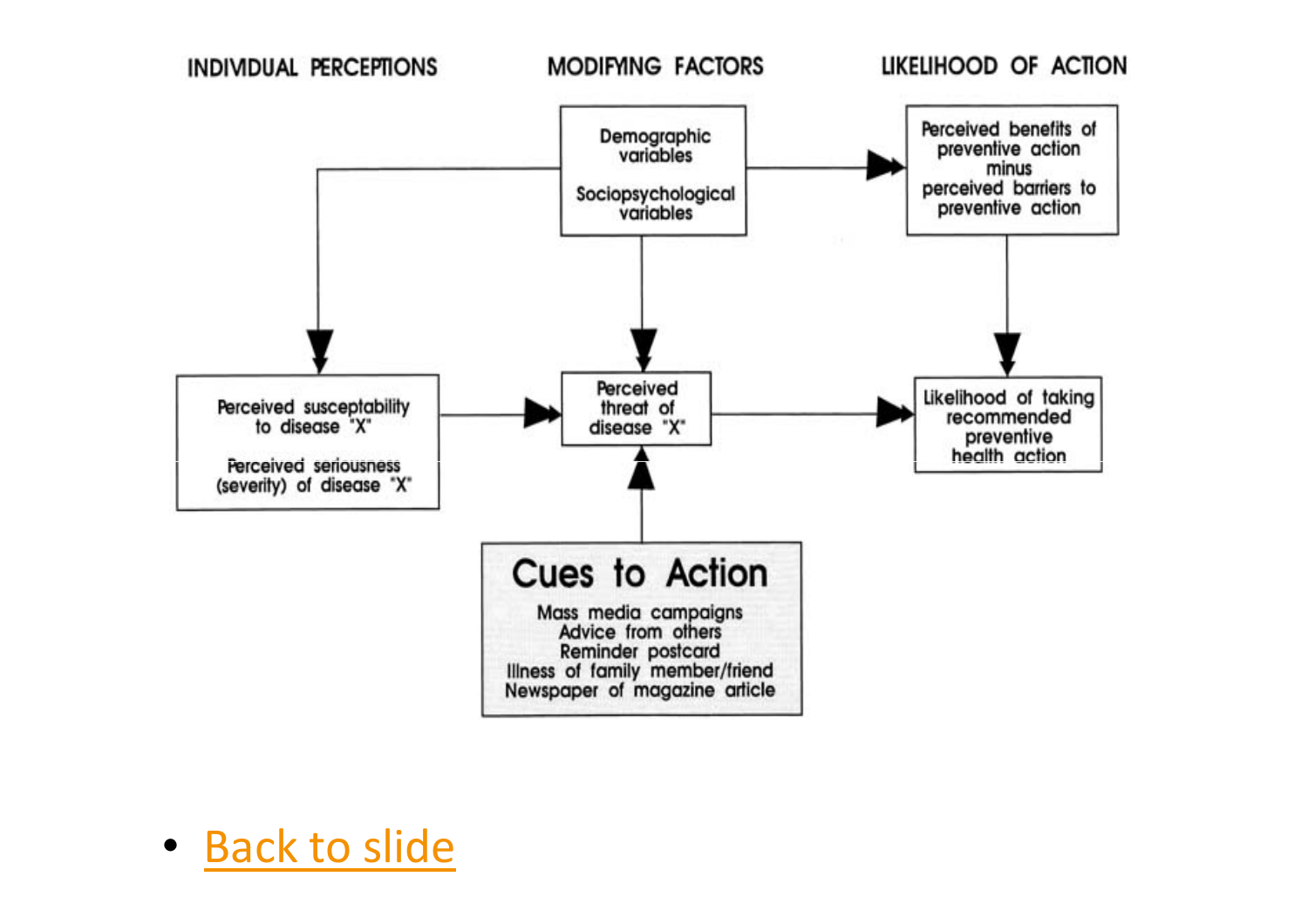# Methods

## • Setting

#### -- Eligibility Criteria:

first generation Korean women who aged 35 years of older; have Korean parents; have not had a mammogram in the past 12 months; no history of breast surgery in the past 12 months; have a minimum six grade level of literacy level who live in Columbus, Ohio.

- Collaboration with Breast Heath Education and Screening for Asian Women V (BHESAW V):
- -- Community Health Advocate (CHA)
- -Korean School at Metro High School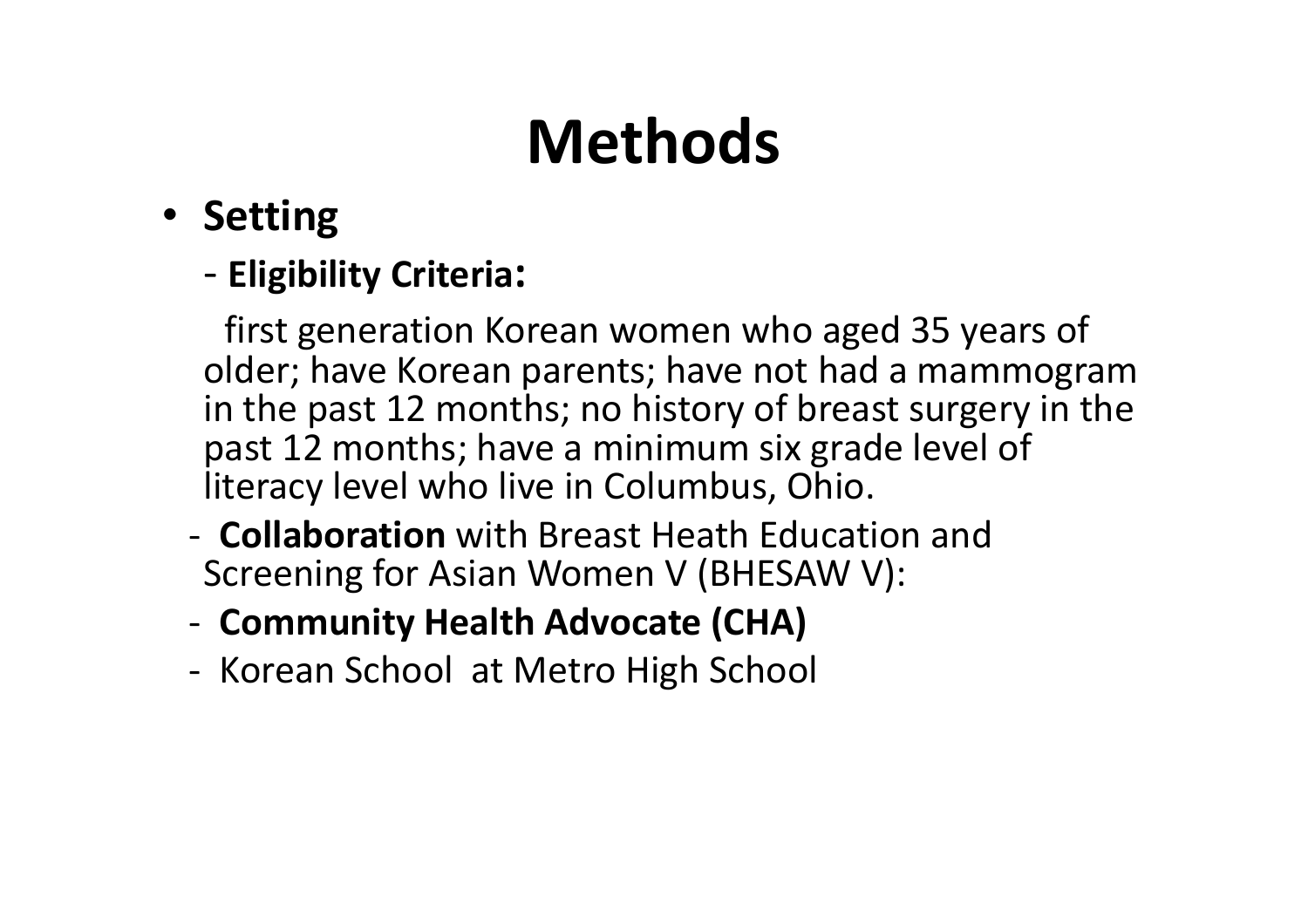• Participants Recruitment:

 Fliers in Korean, word of mouth, poster on Korean community website

#### - A convenience sample of 36 Korean women who made the decision to have a mammogram were enrolled to complete the BHESAW program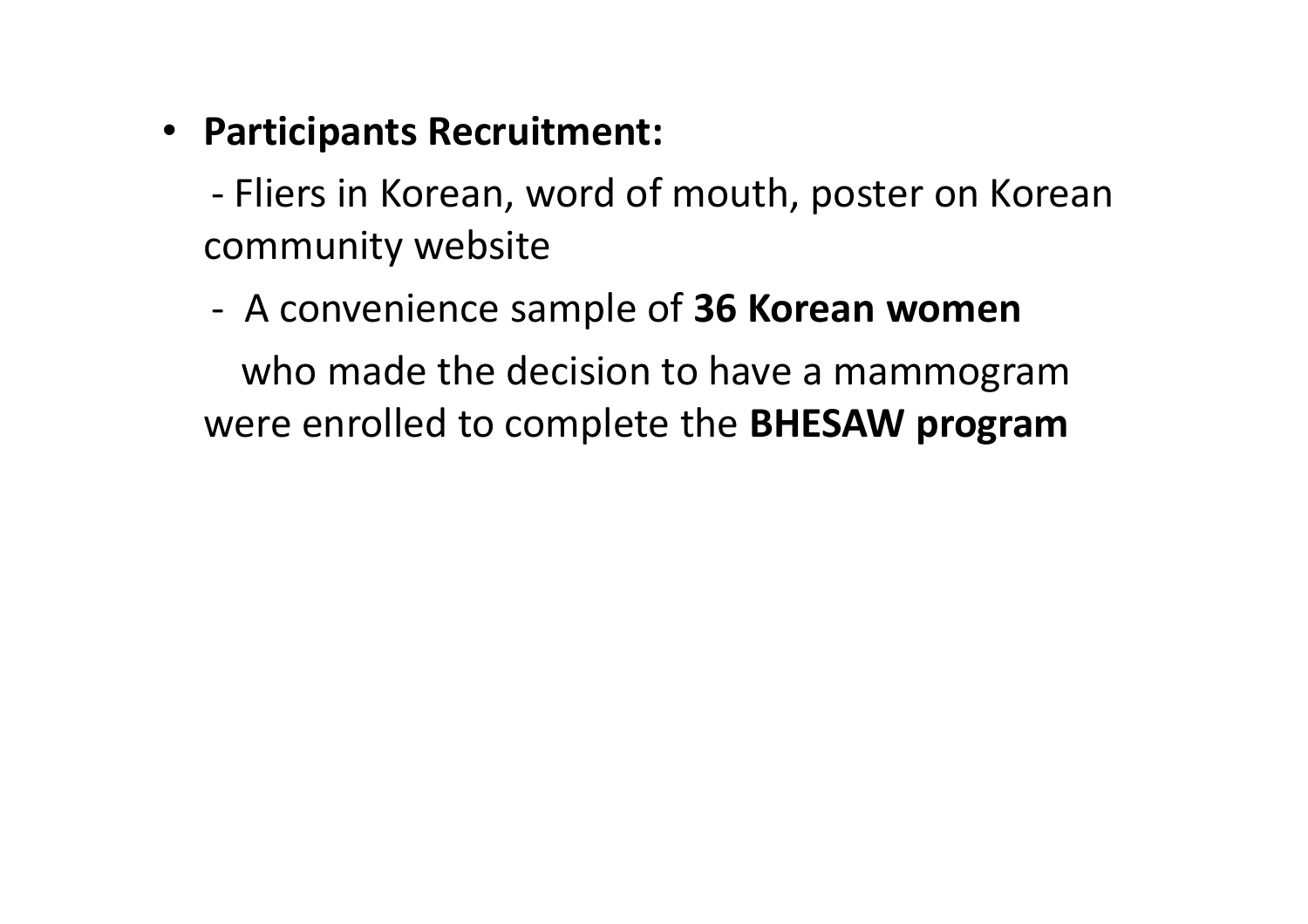#### •**Instruments**

- Demographic information
- The Health Belief Model Scales: questionnaire by Dr. Victoria L. Champion
- 64 questions with a Likert scale of 1 to 5;
	- $1 =$  strongly disagree and  $5 =$  strongly agree
- English version and Korean version of questionnaire
- • Procedure
	- - Recruitments of participants : collaboration with BHESAW project
	- **Consent**
	- Free mammogram
	- Questionnaire
	- Data collected at Nov. 17<sup>th</sup> 2012 at Korean School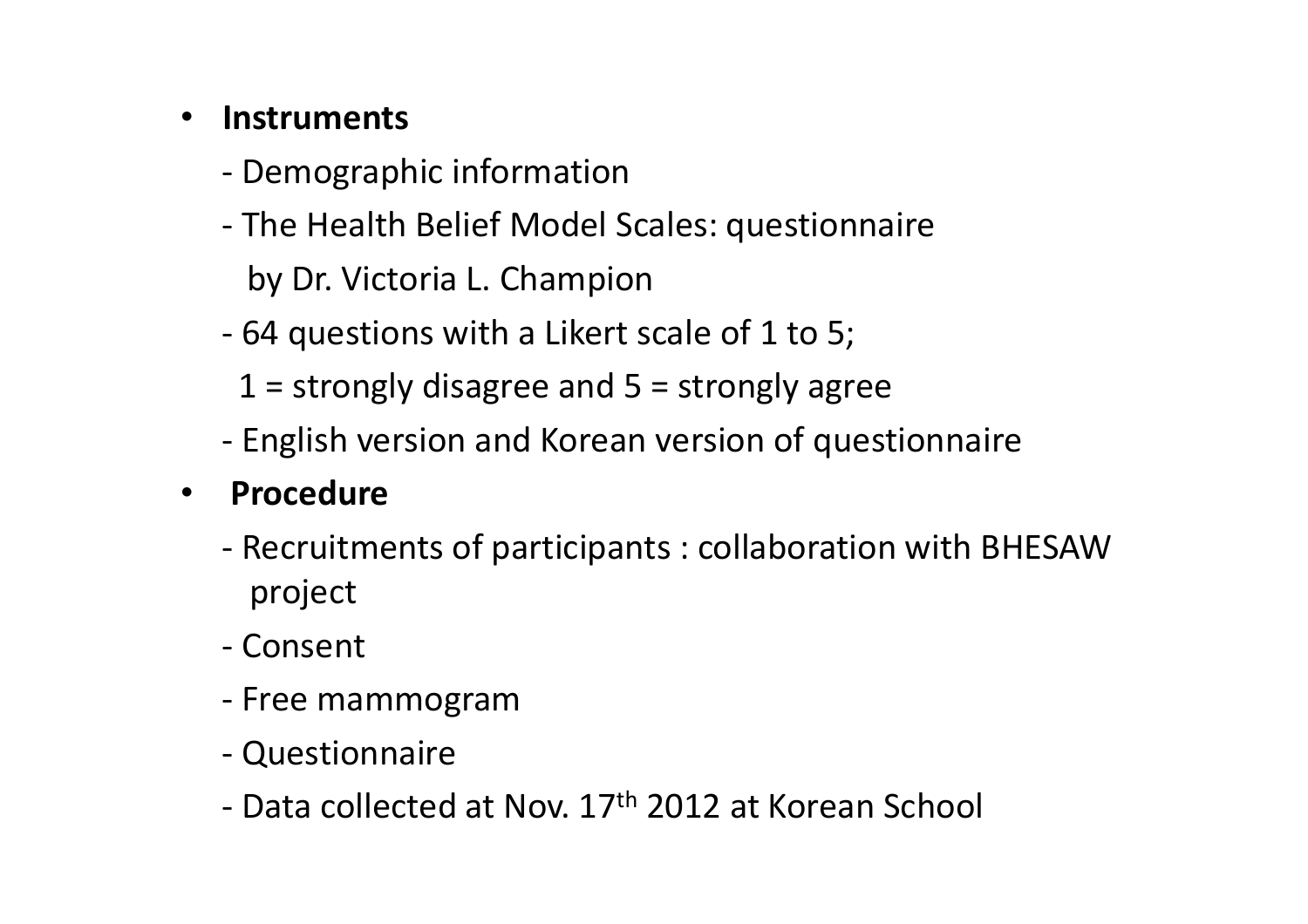## • Data Analysis

- -Coded MS Excel, IBM SPSS Statistic 21
- -Recoded:  $1 = -2$ ,  $2 = -1$ ,  $3 = 0$ ,  $4 = 1$ ,  $5 = 2$ ; positive = agree, negative = disagree
- -Seven questions were reverse-recoded
- -- Cronbach's alpha: Reliability of the scales<br>- Normality with Kolmogoroy-Smirnoy test
- Normality with Kolmogorov-Smirnov test and equality of variance with Levene's test.
- - Descriptive statistics, a bivariate correlation and ttest by IBM SPSS 21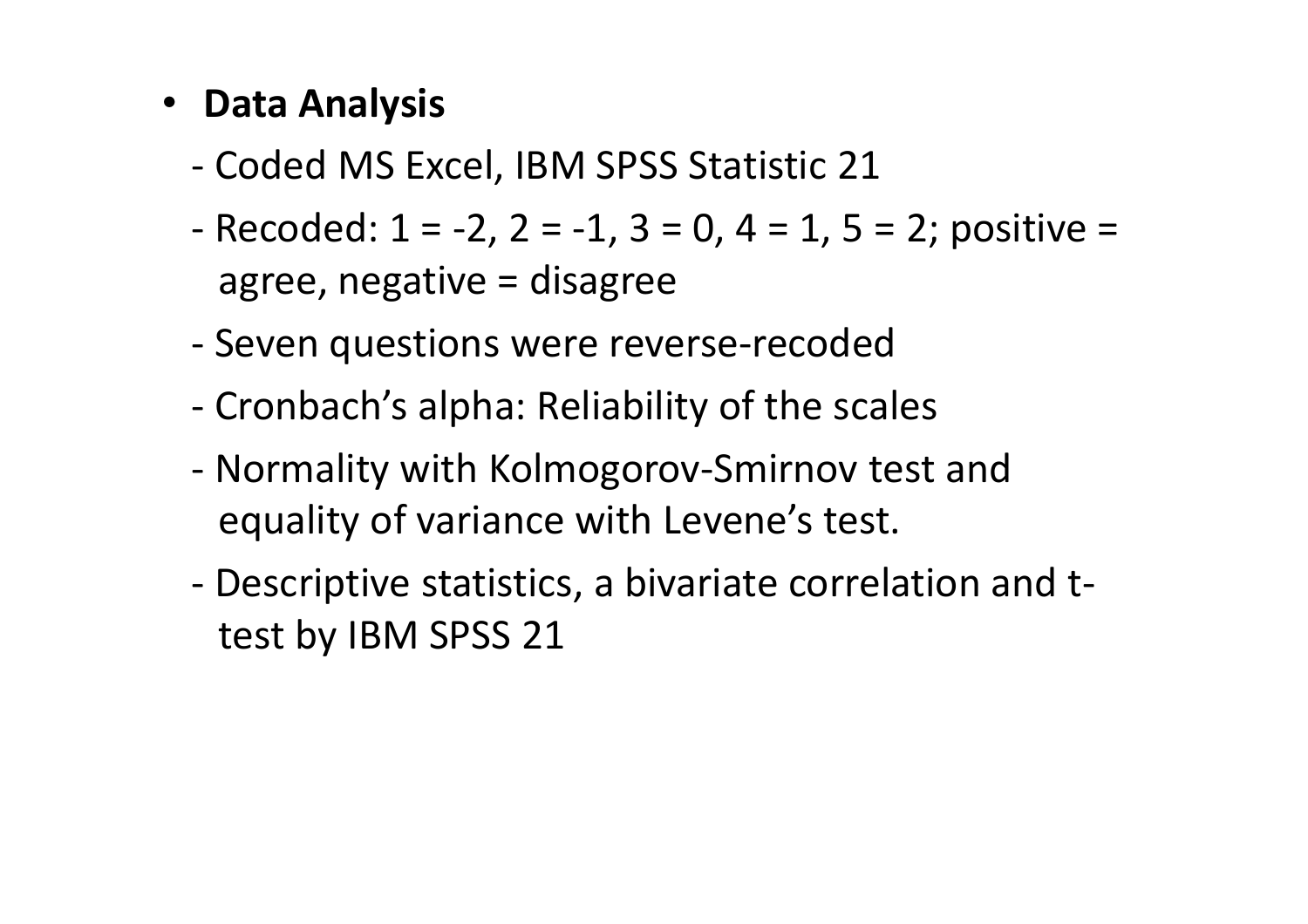# Results

- Socio-demographic and Breast Health-Related Characteristic Frequency and Percent of Sample of Korean American Women
- Korean Immigrant Women Health Beliefs
- Correlation

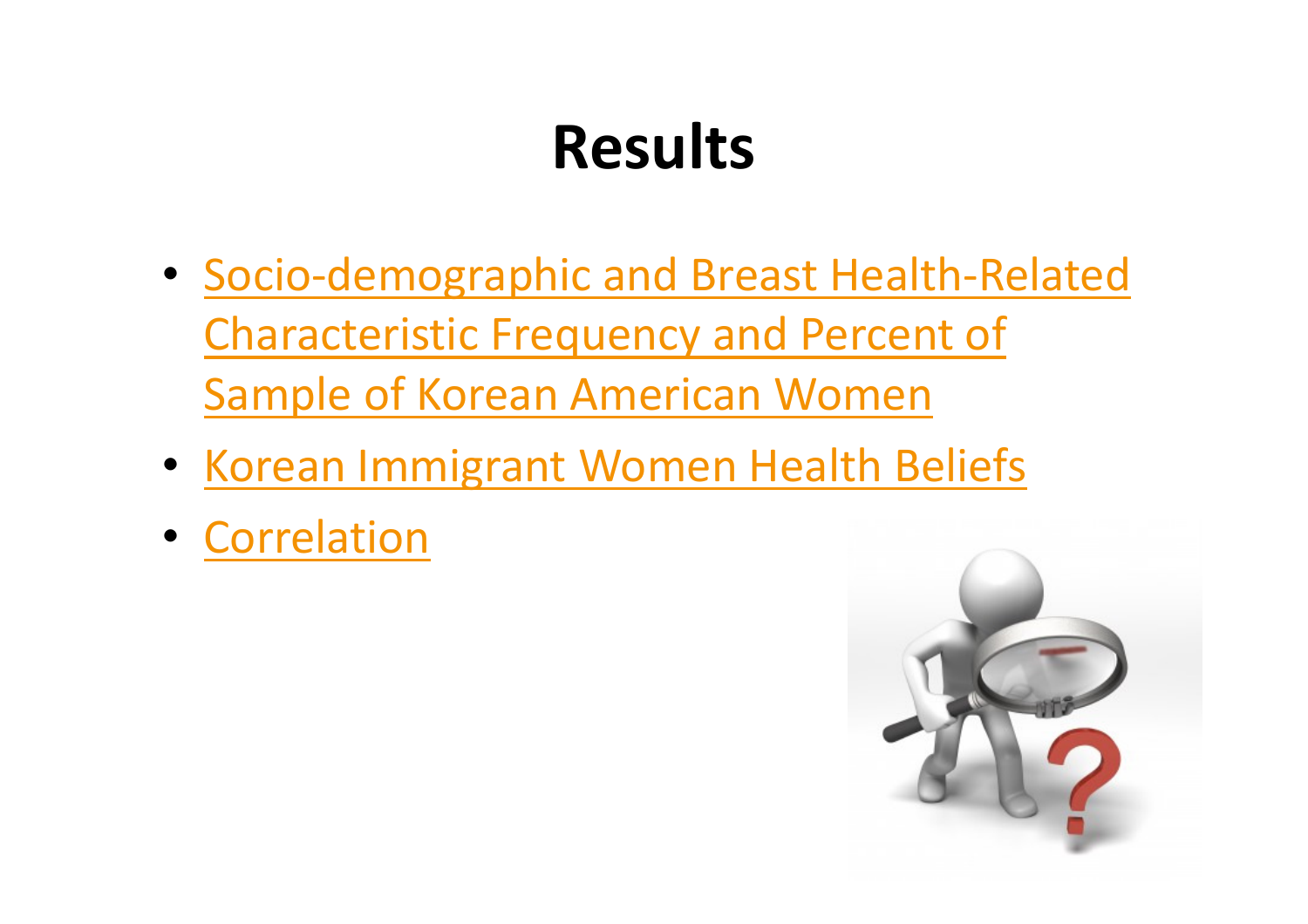- The sample (N=36) of Age in years was normally distributed ( $p > .05$ ).
- Correlation:
	- -Age in years and seriousness (r= -. 35, <.05)
	- -Susceptibility and benefits mammogram

 $(r=-.44, < .01)$ 

- -Seriousness and health motivation (r= .398, < .05)
- - Health motivation and benefits mammogram  $(r=.66,<.01)$
- -Barriers BSE and benefits mammogram (r= - .457, < .01)
- -Barriers mammogram and seriousness (r= .37, < .05)

## Back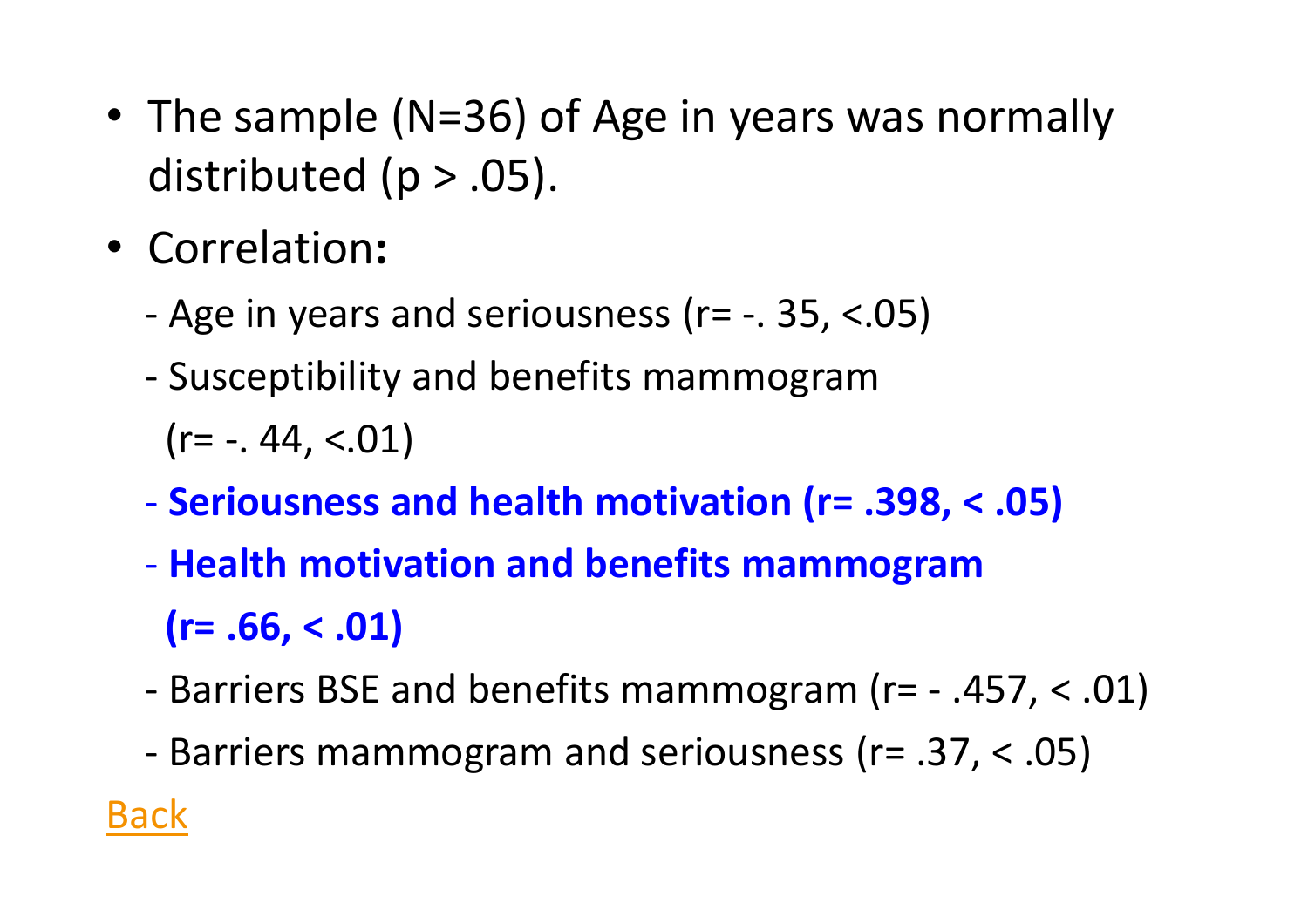- T-test: independent samples test
	- - Normality with Kolmogorov-Smirnov test and equality of variance with Levene's test
	- - Barriers BSE for participants who had a mammogram previously and participants who did not have a mammogram previously ( $p < .05$ )
	- Health motivation between participants who have medical insurance and participants who don't have health insurance (p < . 05)
	- - Barrier BSE between age group 35- 50 and 51-65  $(p<.05)$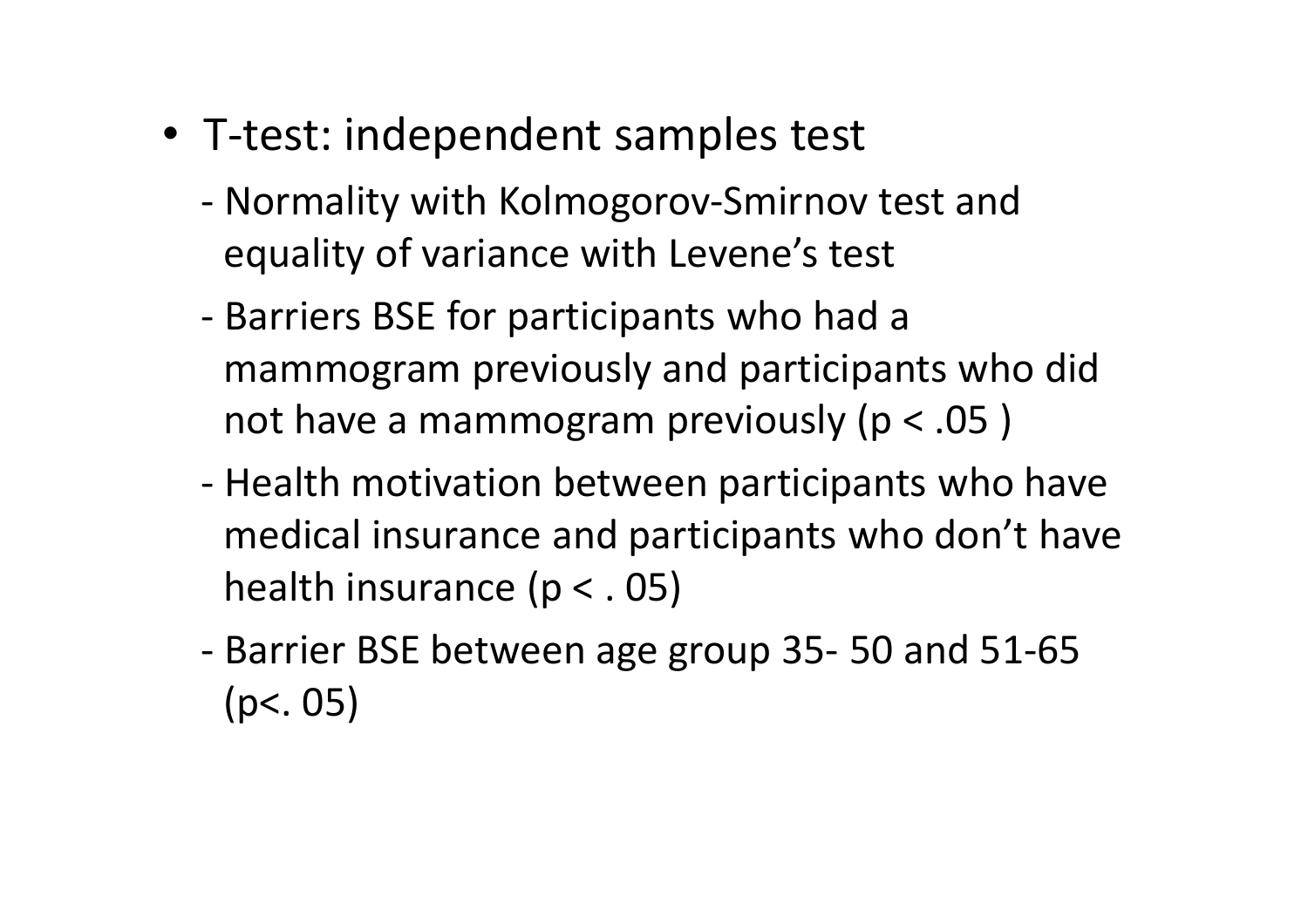# Conclusions

- Therefore, age, status of medical insurance and previous mammogram screening experience influenced KIW's health beliefs.
- Seriousness, susceptibility of breast cancer, health motivation, benefits of mammogram and barriers of BSE were associated with mammogram screening among KIW.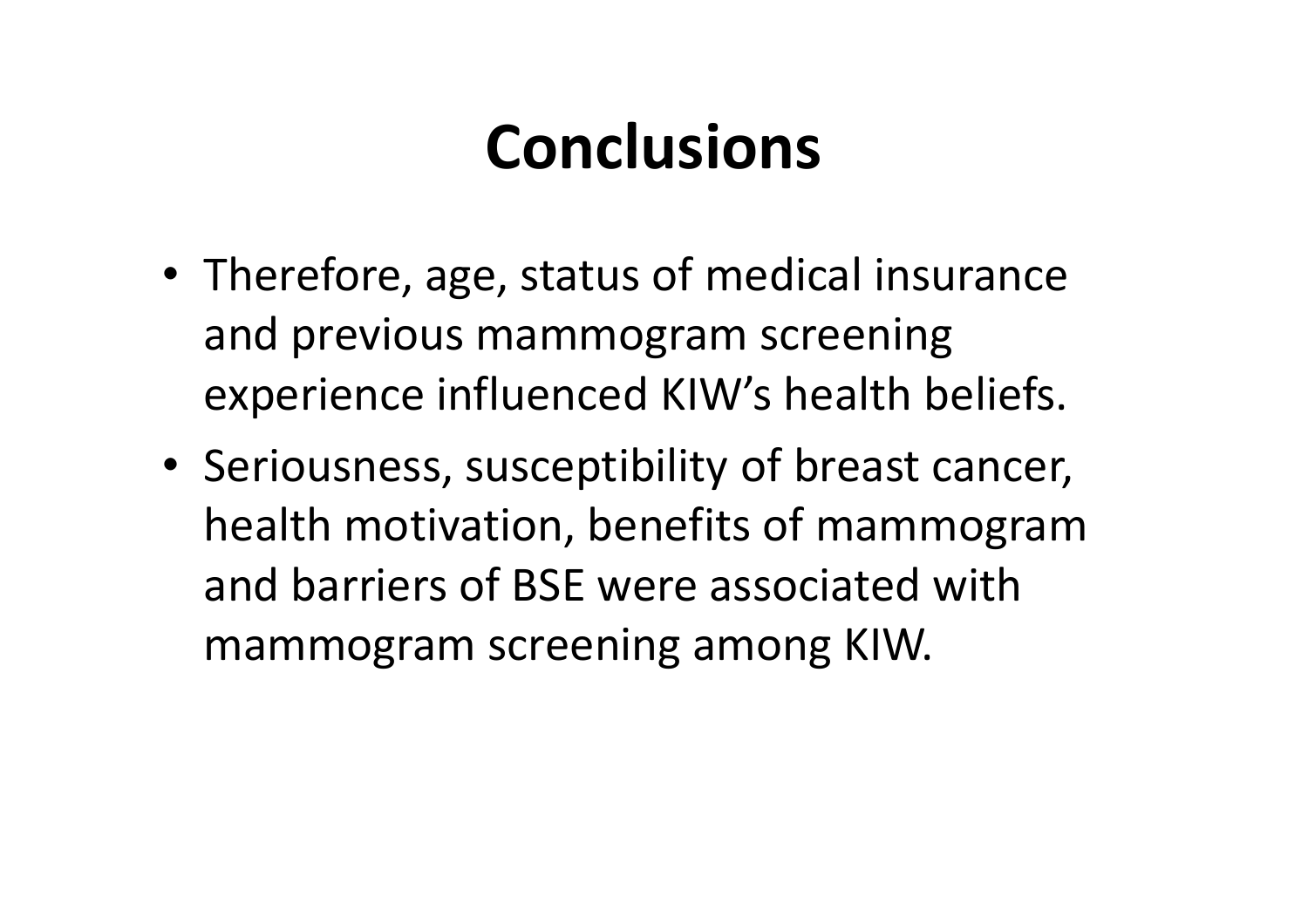## Implication for Nursing

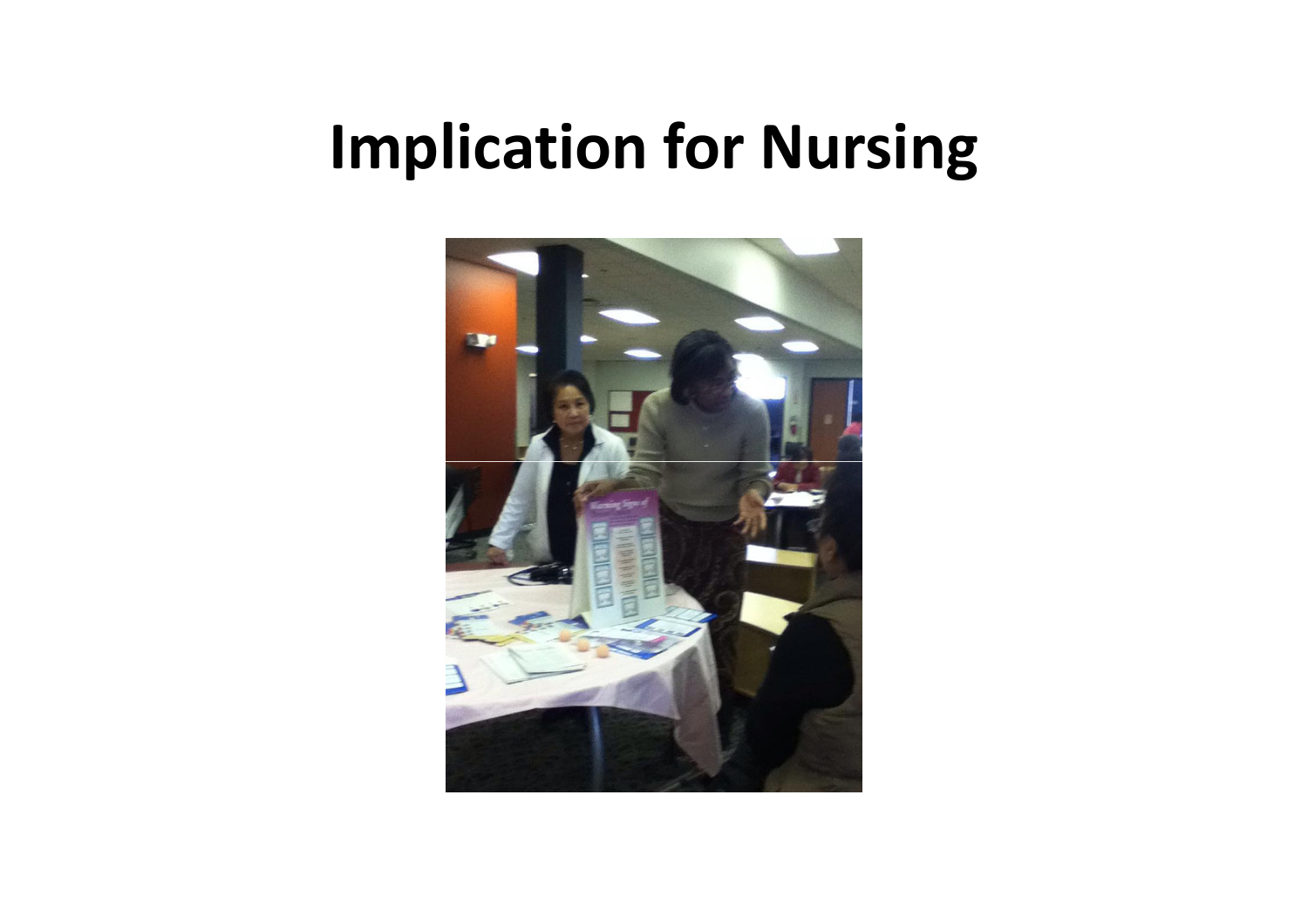- Focusing on improving health motivation when health care providers educate breast health to KIW population would help this population increase participation in a mammogram screening.
- Cultural values belief and practices need to be considered in planning breast health education for vulnerable population.
- BSE and CBE methods need further exploration if these methods could be a predictor for getting mammograms.
- Further study with large sample size can expand a study with other ethnicity to find predictors amongvariables including cultural factors that effect women's breast health screening behavior.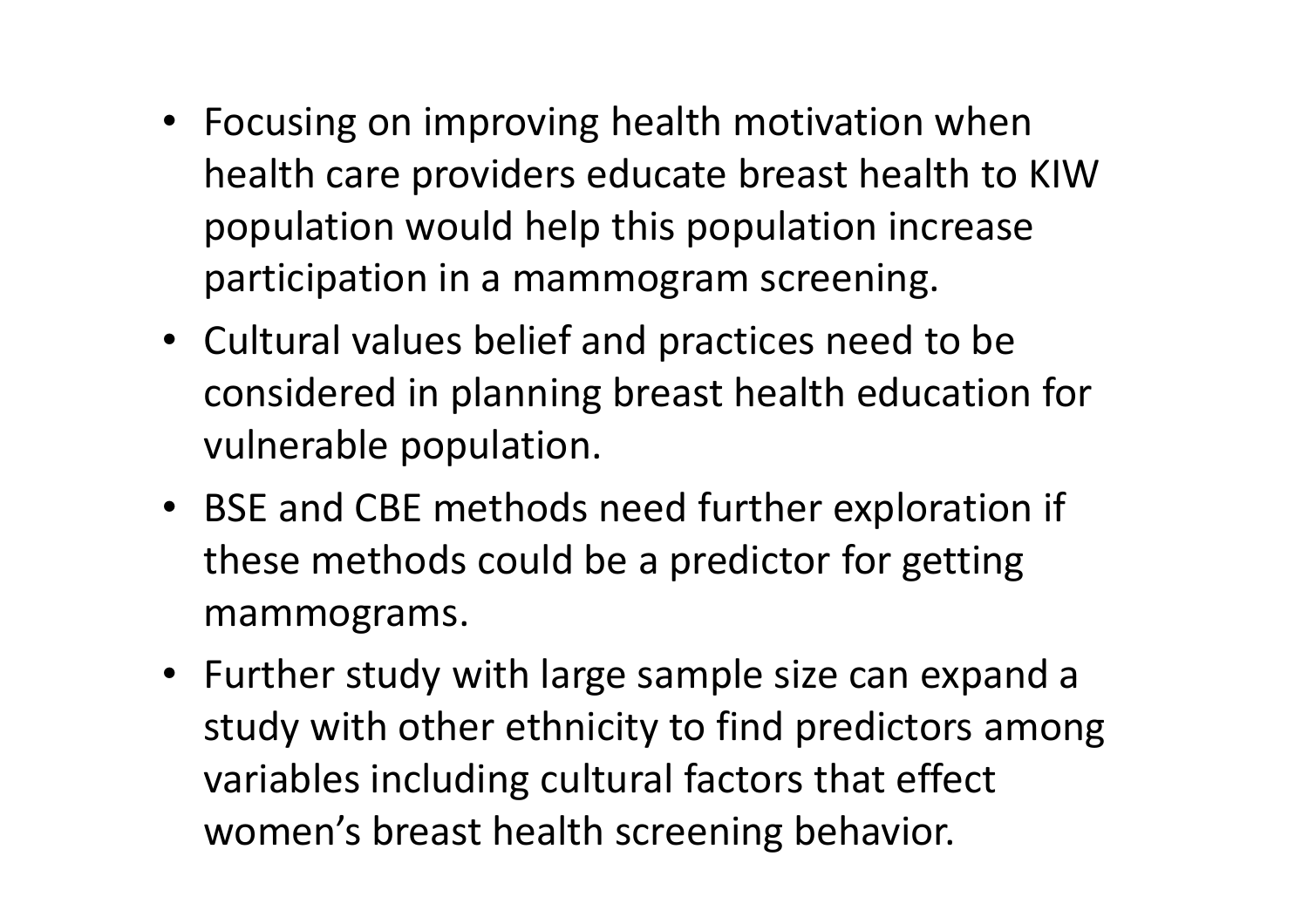## References

American Cancer Society. (2011). Breast Cancer Facts & Figures 2011-2012.

Retrieved from

http://www.cancer.org/Research/CancerFactsFigures/BreastCancerFactsFigures/breast-cancerfacts-and-figures-2011-2012

Bradlow, H. L., & Sepkovic, D.W.(2002). Diet and Breast Cancer. New York Academy Of Sciences, 963, 247-267.

Center for Disease Control and Prevention. (2012). Breast Cancer Trends. Retrieved from http://www.cdc.gov/cancer/breast/statistics/trends.htm

 Center for Disease Control and Prevention. (2011). Breast Cancer Screening Rates. Retrieved from http://www.cdc.gov/cancer/breast/statistics/screening.htm

 Champion, V. (1999). Revised susceptibility, benefits, and barriers scale for mammography screening. Research in Nursing and Health, 22, 341-348.

Champion & Skinner, C. (2008). Cited in Glanz, Rimer & Viswanath. (2008). Health Belief and Health Education. (4th ed.) Jossey-Bass.

Eun, Y., Lee, E. E., Kim, M. J., & Fogg, L. (2009). Breast Cancer Screening Beliefs among Older Korean American Women. J Gerontol Nurs, 35(9), 40-50. doi: 10.3928/00989134-20090731-09

Gomez, S.L., Le, M. G., Clarke, C. A., Glaser, S. L., France, A. M., & West, D. W. (2003). Cancer incidence patterns in Koreans in the US and in Kangwha, South Korea. Cancer Causes and Control, 14, 167-174.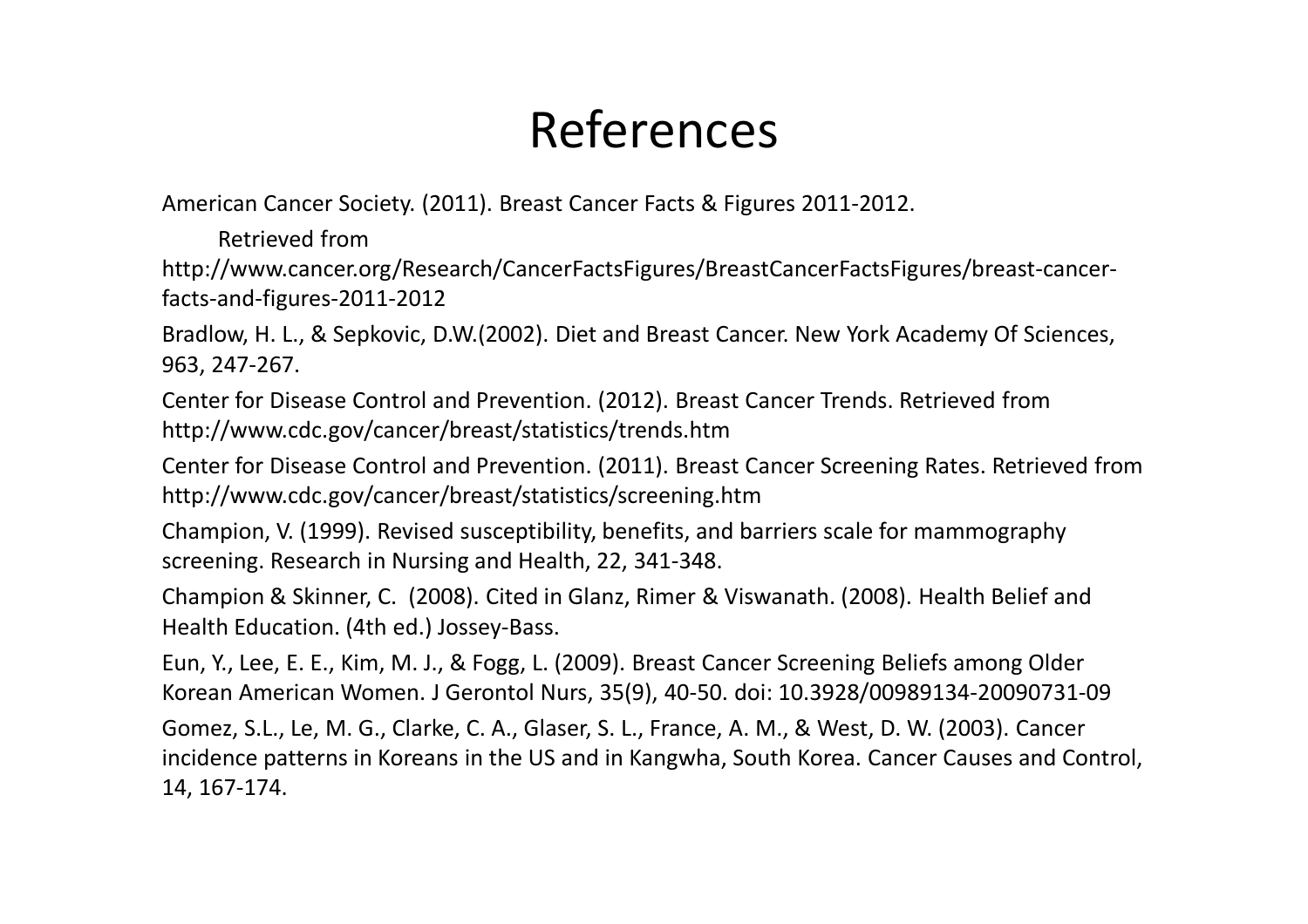Healthy People. (2012). Healthy People 2020 Topics & Objectives. Retrieved from

http://healthypeople.gov/2020/topicsobjectives2020/objectiveslist.aspx?topicId=5Jelinski, S. E., Maxwell, C. J., Onysko, J., & Bancej, C. M. (2005). The Influence of Breast Self-Examination on Subsequent Mammogram Participation. American Journal of Public Health, 93 (3), 506-511.

Kim, J. H., & Kim, O. So. (2008). Predictors of perceived barriers to mammogram in Korean Women. Asian Nursing Research, 2 (2), 74-80.

Lee, E. E., Fogg, L. F., & Sadler, G. R. (2006). Factors of Breast Cancer Screening Among Korean Immigrants in the United states. Journal of Immigrant and Minority Health, 8, 223-233. doi: 10.1007/s10903-006-9326-2

Lee, E. H., Kim, J. S., & Song, M. S. (2002). Translation and Validation of Champion's health belief model scale with Korean women. Caner Nur, 25 (5): 391-5.

Lee, J., Demissie, K., Lu, S. E., & Rhoads, G. G. (2007). Cancer Incidence Among Korean-American Immigrants in the United States and Native Koreans in South Korea. Cancer Control Journal, 14 (1), 78-85.

Lee, E., Tripp-Reimer, T., Miller, A. M., Sadler, G. R., & Lee, S. Y. (2007). Korean American Women's Beliefs About Breast and Cervical Cancer and Associated Symbolic Meaning. Oncology Nursing Forum, 34 (3), 713-720.

Lee, H., Kim, J., & Han, H. R. (2009). Do cultural factors predict mammogram behavior among Korean immigrants in the USA?, Journal of Advanced Nursing, 65(12), 2574-2584.